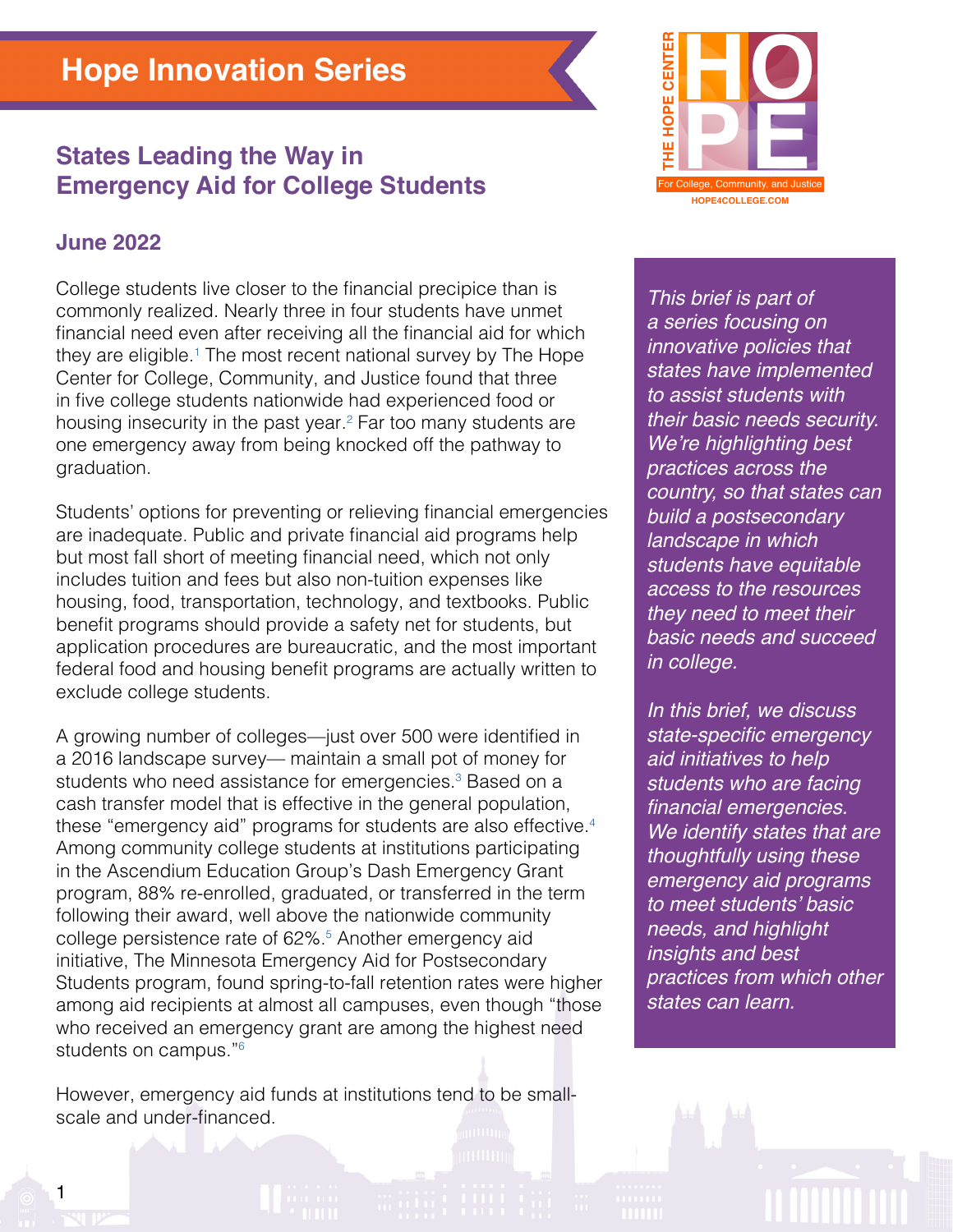The 2016 landscape survey found that three-quarters of colleges with emergency aid programs provided unrestricted grants to 50 or less students, and 90% of colleges had program budgets of less than \$100,000. They identified their primary funders as philanthropic foundations and individual donors, which are difficult to scale. A [2020 survey by The Hope Center](https://hope4college.com/rc2021-bni-during-the-ongoing-pandemic/) found that just 27% of responding institutions felt that they had sufficient financial resources to meet students' needs.<sup>[7](#page-6-0)</sup>

Recognizing the potential of the emergency aid model, the federal government put it at the core of its efforts to support students during the COVID-19 pandemic. In response to the unprecedented disruptions caused by the COVID-19 public health emergency, Congress passed the Coronavirus Aid, Relief, and Economic Security (CARES) Act in March 2020 which created the first federal emergency aid program for students. This relief money, broadly known as the Higher Education Emergency Relief Fund (HEERF), has been supplemented twice more by Congress.<sup>8</sup> In delivering HEERF aid, the U.S. Department of Education (ED) has been clear that HEERF emergency aid is designed to be flexible and allocated to a wider range of students than traditional Title IV financial aid. ED has stated that HEERF emergency grants can and should be allocated to students experiencing basic needs insecurity, including those who have faced "significant unexpected expenses, such as the loss of employment (either for themselves or their families), reduced income, or food or housing insecurity."[9](#page-6-0)

Federal reporting shows that more than 8 million students received emergency aid from the CARES Act. Our fall 2020 national survey revealed that many students believed emergency aid helped them stay on track: 69% said emergency aid increased their chances of graduating; 82% said emergency aid increased their personal well-being; and roughly seven in ten said emergency aid made them feel that their college cared about, understood, and respected them[.10](#page-6-0)

Two years later, HEERF is winding down. According to ED, 94% of HEERF funding has been spent as of May 2022.[11](#page-6-0) Yet, students continue to need help—much more than institutions can finance on their own. Some states have stepped up to address the need and show how a publicly-funded emergency aid model can bolster student success and keep students on-track for graduation. Other states should seize the opportunity to follow their lead.

The Hope Center identified four key principles that determine the effectiveness of an institutional emergency aid program.<sup>[12](#page-6-0)</sup> These principles should be encouraged by state and federal policymakers:

- 1 Outreach must attempt to reach the students most in need
- 2 The application should be accessible and simple to complete
- 3 Decision-making should be equitable and efficient
- 4 Distribution should be quick and seamless

A Hope Center review identified states that have implemented emergency aid programs and are thoughtfully using them to meet student needs. States that learn from these experiences can gain a headstart in developing their own programs.

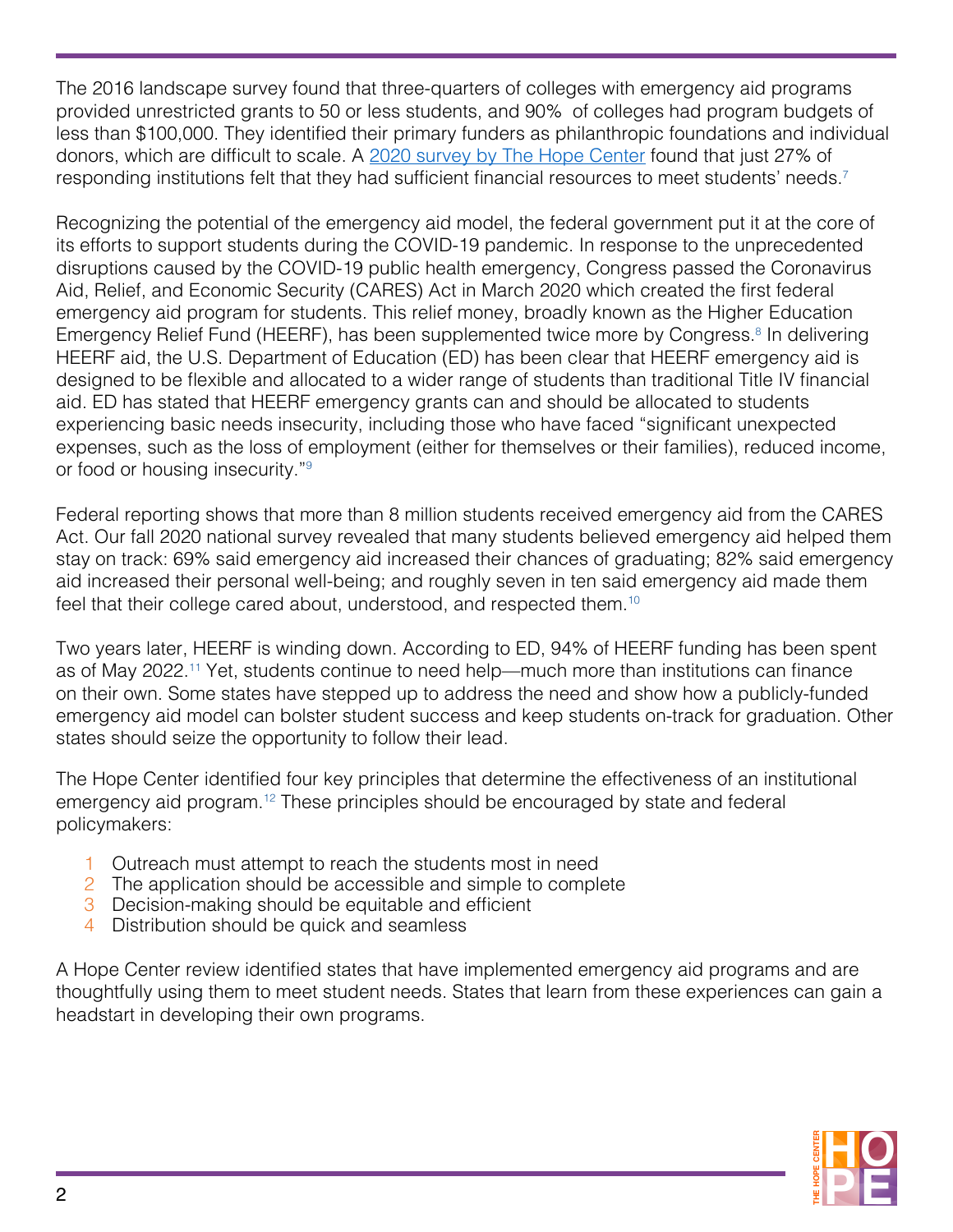## **State Innovations in Emergency Aid**

## *State Innovation: Washington State Student Emergency Aid Grant*

In 2019, *Washington state* enacted the Student Emergency Aid Grant (SEAG).[13](#page-6-0) SEAG is available to community and technical colleges and administered by the State Board of Community and Technical Colleges (SBCTC). The SBCTC oversees the program delivery model, reviews and approves college applications, and reports to the State Legislature at regular intervals. By statute,



colleges must demonstrate their students' need for grant funds and ensure that students do not have to complete a federal Free Application for Federal Student Aid to receive funds.

SEAG has been well-funded in comparison to other state programs although not sufficiently to serve all community and technical colleges in the state. In SEAG's first 18 months of operation, the state provided \$1.4 million, and 16 out of 28 colleges received funding with grants averaging \$115,000 per college.<sup>[14](#page-6-0)</sup> The colleges then disbursed funding to student applicants, 41% of whom received grants averaging \$1,266 in FY 2021. The remaining students were referred to other programs that could provide support, such as worker retraining, food pantries, and state and federal financial aid.

The SBCTC report on SEAG's first 18 months of operation illustrates the struggles of students in today's higher education system. The report notes that "housing eclipsed all other expenses for both FY20 and FY21.["15](#page-6-0) In FY 2021, student housing emergencies accounted for almost half of the state's emergency aid budget. The cost of housing interventions depleted institutions' emergency aid funds so deeply that one college stopped awarding SEAG grants for housing emergencies for fear of draining its emergency aid.<sup>16</sup>

The SBCTC has identified the following components for best practice emergency aid programs:

- Widespread and targeted outreach;
- Accessible and low-barrier request process;
- Equitable review and decision process;
- Timely notifications;
- Efficient disbursement; and
- Personalized follow-up and referrals.

The SBCTC evaluates college performance in each area to identify opportunities for improvement. The colleges disaggregate their data to document the outcomes of disadvantaged student populations. Over time, student outcomes have improved. In the first year of operations, students of color applied at higher rates than white students but were approved at lower rates. In the second year, colleges increased their approval levels by making adjustments, such as removing unnecessary documentation requirements and combining SEAG applications with other program applications, such as HEERF emergency aid grants.<sup>17</sup> A key driver of these improved processes was the learning community organized by the SBCTC, which enabled peer-to-peer learning and troubleshooting between grantee institutions.

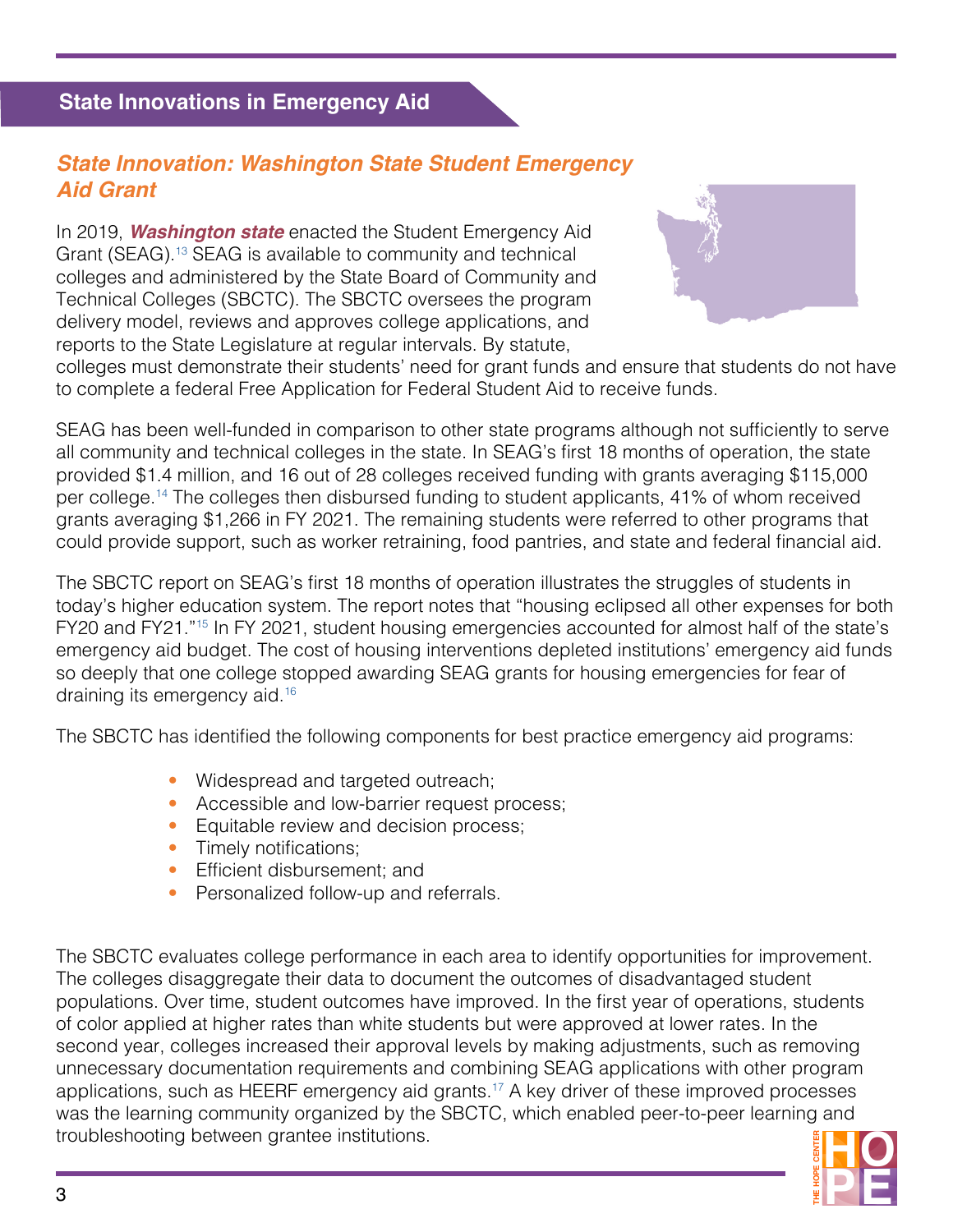# *State Innovation: Minnesota Emergency Assistance for Postsecondary Students*

In 2017, *Minnesota* established the Emergency Assistance for Postsecondary Students (EAPS) program to support postsecondary institutions "with a demonstrable homeless population…to meet immediate student needs that could result in a student not completing the term of their program, including, but not limited to: emergency housing, food, and transportation."[18](#page-6-0) EAPS is administered by the Minnesota Office of Higher Education (OHE).

All postsecondary institutions are eligible for an EAPS award. In 2018-2019, the state allocated \$269,000 to EAPS. Each institution could receive up to \$43,000, and students could receive up to \$1,000 in emergency aid, with an average award of \$585. Eleven institutions were selected for participation in EAPS[.19](#page-7-0)



OHE has the following set of guiding principles for each college grantee:

- Trust students;
- Be timely;
- Create a network of support for students;
- Evaluate student proposals free from bias or discrimination;
- Provide follow-up to students and track outcomes;
- Leverage available resources, both within the college or university and the community;
- Incorporate dedicated staff across departments into the service model; and
- Fit into the larger institutional mission of equity and student success.



**Wisconsin** established the first state emergency aid initiative in 2016, the Emergency Assistance for Postsecondary Students program.<sup>[20](#page-7-0)</sup> This program is available only to students from low-income households (Expected Family Contribution of less than \$5,000) at the Wisconsin Technical College System and two-year institutions of the University of Wisconsin.[21](#page-7-0) 



In 2019, *California* authorized the use of the \$475 million Student Equity and Achievement Program for emergency aid but provided no dedicated funding for the program.[22](#page-7-0) 



*North Carolina* Governor Roy Cooper repurposed \$7 million in federal funding from the Workforce Innovation and Opportunity Act for the Finish Line Grants program, which provided emergency aid grants of up to \$1,000 to community college students in 2018-2019.[23](#page-7-0) 

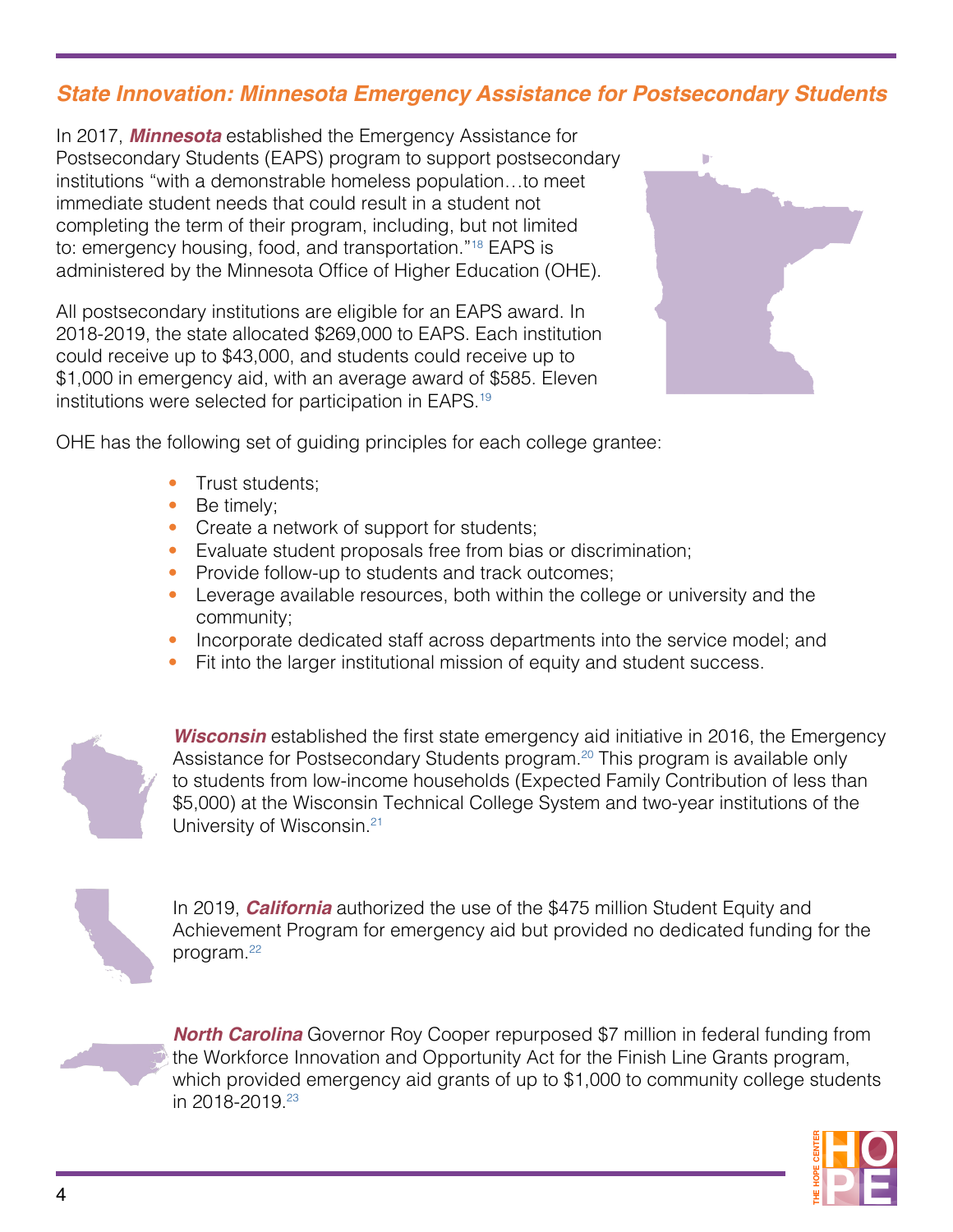#### **Summary**

Emergency aid programs can keep students in college and demonstrate a state's commitment to the well-being of its residents. The states showcased in this brief, coupled with The Hope Center's extensive experience, provide best practices for all states to consider.

The federal Emergency Grant Aid for College Students Act, currently under consideration in Congress, also provides a thoughtful approach to mandating best-practice strategies.<sup>24</sup> These strategies include stipulating required features of institutional applications, such as the criteria a college will use to determine an emergency and the procedure for appealing a grant denial; priorities for college selection; and outcomes that must be reported annually.

Due to the COVID 19-era federal funding stream for emergency aid, some colleges were able to implement effective emergency aid programs. They developed administrative capacity, including procedures for marketing program availability, reviewing applications, and expediting disbursement. Without state support to sustain these programs, the advances made during the pandemic will be lost. Students will no longer have access to supports that keep them on-track for graduation. Institutions that have seen substantial enrollment declines over the past three years will lose an important tool for keeping their students enrolled and moving toward completion. It is imperative for both state and federal policymakers to move quickly to replace this temporary support for students in need with a permanent solution.

| <b>State</b>      | <b>Program</b><br><b>Name</b> | <b>Funding</b><br><b>Allocated</b> | <b>Amount</b><br><b>Awarded to</b><br><b>Institution</b>                                                        | <b>Distribution of</b><br><b>Funding</b>                                                              | <b>Amount Awarded</b><br>to<br><b>Student</b> |
|-------------------|-------------------------------|------------------------------------|-----------------------------------------------------------------------------------------------------------------|-------------------------------------------------------------------------------------------------------|-----------------------------------------------|
| <b>California</b> | <b>Student</b><br>Equity and  | \$475,200,000*                     | <b>District</b><br>amount<br>varies;<br>allocation<br>for various<br>purposes,<br>including<br>emergency<br>aid | Funding is<br>awarded<br>to districts;<br>Community<br>colleges<br>distribute<br>funds to<br>students | Not disclosed                                 |

#### **TABLE 1 | FEATURES OF STATE EMERGENCY AID PROGRAMS**

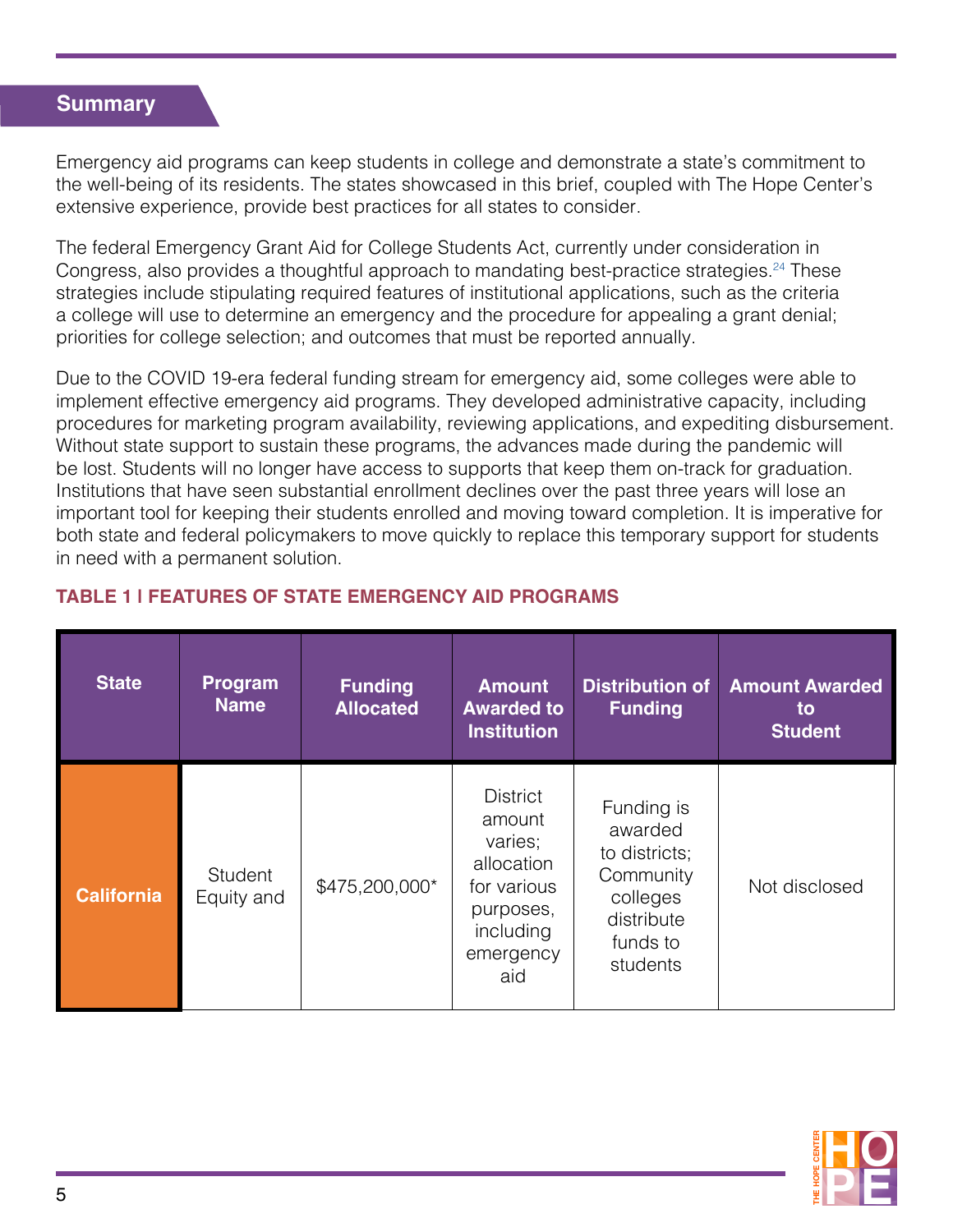| <b>State</b>                    | <b>Program</b><br><b>Name</b>                         | <b>Funding</b><br><b>Allocated</b> | <b>Amount</b><br><b>Awarded to</b><br><b>Institution</b>        | <b>Distribution of</b><br><b>Funding</b>                                                                                                                                                                                                               | <b>Amount</b><br><b>Awarded to</b><br><b>Student</b>                                              |
|---------------------------------|-------------------------------------------------------|------------------------------------|-----------------------------------------------------------------|--------------------------------------------------------------------------------------------------------------------------------------------------------------------------------------------------------------------------------------------------------|---------------------------------------------------------------------------------------------------|
| <b>Minnesota</b>                | Emergency<br>Assistance<br>for                        | \$269,000                          | Maximum<br>institutions<br>award of<br>\$43,000                 | Colleges apply<br>directly through<br>Minnesota's Office<br>of Higher Education<br>and distribute funds<br>to students                                                                                                                                 | Range from<br>\$50-\$1,000<br>(average \$585)                                                     |
| <b>North</b><br><b>Carolina</b> | Finish Line<br>Grant                                  | \$7,000,000                        | Awarded<br>by student<br>application                            | Students apply<br>directly through the<br>college financial<br>aid office, the<br>local Workforce<br>Development Board,<br>or the NCWorks<br>Career Center.<br>The Workforce<br>Development Board<br>then distributes<br>payments to third<br>parties. | Up to \$1,000<br>per semester                                                                     |
| <b>Wisconsin</b>                |                                                       | \$450,000                          |                                                                 | Colleges apply<br>directly through<br><b>Wisconsin Technical</b><br>College System<br>(WTCS) board<br>and University of<br>Wisconsin System<br>Board of Regents                                                                                        | Up to \$500 per<br>student per<br>year; Limit of<br>2 grants per<br>student within<br>school year |
| <b>Washington</b>               | Student<br>Emergency<br>Assistance<br>Grant<br>(SEAG) | \$8,000,000                        | Average of<br>\$115,000 per<br>year;<br>No max<br>request limit | Washington<br>Community and<br><b>Technical Colleges</b><br>(CTC) apply and<br>distribute funds to<br>students                                                                                                                                         | \$601 average<br>funded in<br>2021; Average<br>changes<br>by year<br>depending on<br>SEAG funding |

Note: \* Total available for all purposes, including emergency aid.

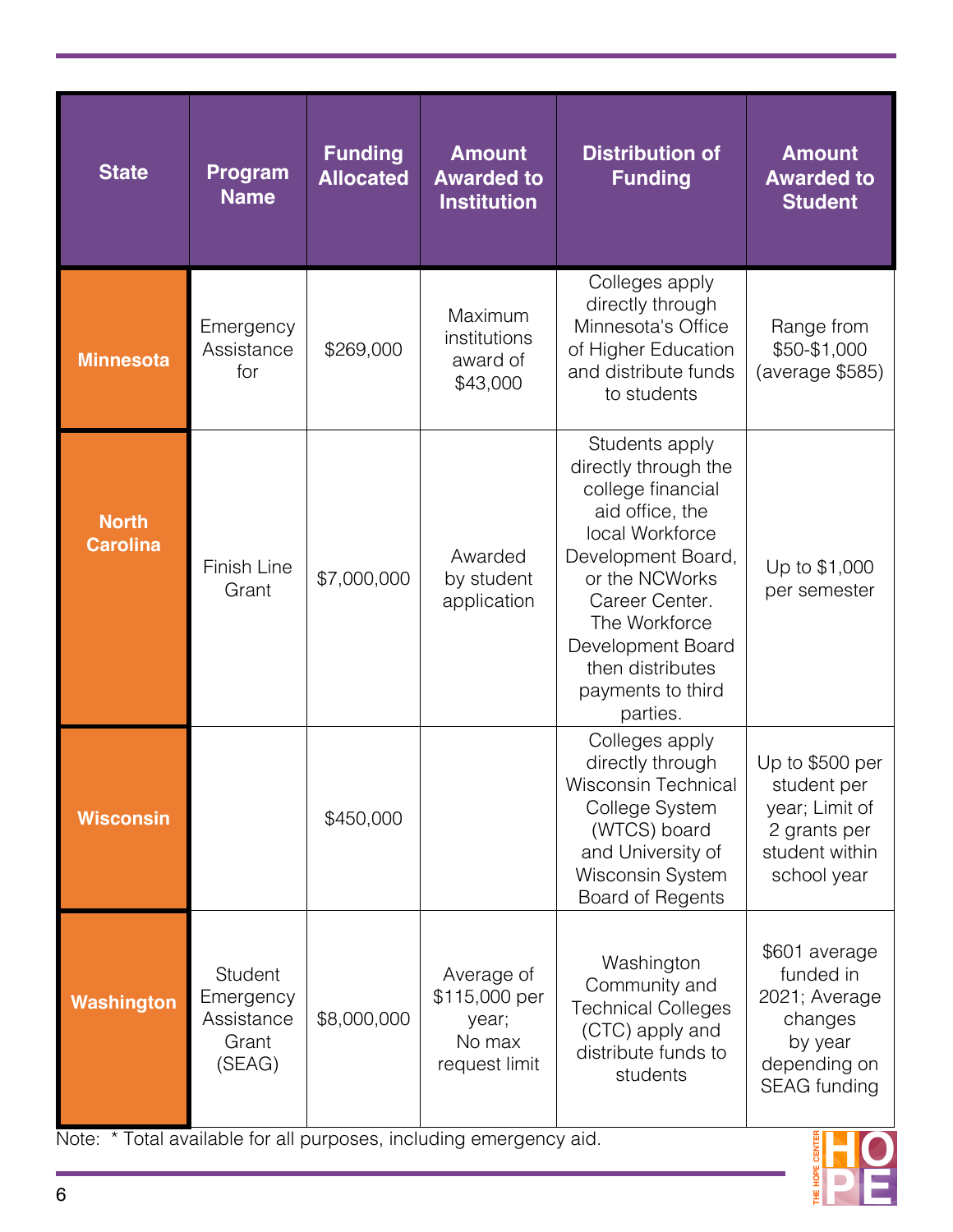## <span id="page-6-0"></span>**Notes and References**

<sup>1</sup> Goldrick-Rab, S[.](https://press.uchicago.edu/ucp/books/book/chicago/P/bo24663096.html) (2016). Paying the price. University of Chicago Press.

<sup>2</sup> Kienzl, G., Goldrick-Rab, S., Conroy, E. V., & Welton, C. R. (September 2020). <u>#RealCollege 2021:</u> [Basic needs insecurity during the ongoing pandemic](https://hope4college.com/rc2021-bni-during-the-ongoing-pandemic/). The Hope Center for College, Community, and Justice.

<sup>3</sup> Kruger, K., Parnell, A., & Wesaw, A. (2016, July). <u>Landscape analysis of emergency aid programs</u>. National Association of Student Personnel Administrators.

<sup>4</sup> GiveWell (2018, November). <u>Cash transfers</u>.

<sup>5</sup> Ascendium Education Group (2019, February). <u>[A broader view of emergency aid: Toward a more](https://www.ascendiumphilanthropy.org/assets/Uploads/Resource-Page-Content/Ascendium-Pubs/EG_Dash_Closing_Report_FINAL.pdf) </u> [holistic approach to helping students weather a financial crisis.](https://www.ascendiumphilanthropy.org/assets/Uploads/Resource-Page-Content/Ascendium-Pubs/EG_Dash_Closing_Report_FINAL.pdf)

<sup>6</sup> DeSalvo, A. (2020, April 15). <u>Emergency assistance for postsecondary students grant program-</u> [report](https://www.ohe.state.mn.us/pdf/Preliminary_EAPS_2020_Legislative_Report.pdf) (p. ). Minnesota Office of Higher Education.

7 Kienzl et al. (2020, September).

<sup>8</sup> The Coronavirus Response and Relief Supplemental Appropriations Act (CRRSAA), enacted December 2020, and the American Rescue Plan (ARP) Act, enacted March 2021.

<sup>9</sup> U.S. Department of Education, Frequently asked questions, Higher ducation Emergency Relief [Fund III](https://www2.ed.gov/about/offices/list/ope/arpfaq.pdf) (p. ).

10 Kienzl et al. (2020, September).

<sup>11</sup> Communication from the U.S. Department of Education, May 23, 2022. Colleges have until September 30, 2023 to spend down their HEERF dollars.

<sup>12</sup> Goldrick-Rab, S. (2020, April). [Beyond the food pantry: Guide to emergency grant aid distribution.](https://hope4college.com/wp-content/uploads/2020/04/BTFP_COVID19_EmergencyAid.pdf) The Hope Center for College, Community, and Justice.

<sup>13</sup> Washington State House Bill 1893.

<sup>14</sup> Funding will be increased to \$4 million annually in FY 2022 and FY 2023.

<sup>15</sup> Washington State Board of Community and Technical Colleges. (2021, December). 2SHB 1893 [Student Emergency Assistance Grant \(SEAG\) program legislative report](https://www.sbctc.edu/resources/documents/colleges-staff/programs-services/student-emergency-assistance-grant/legislative-report-2shb-1893-2020-12-1.pdf), p. 8.

<sup>16</sup> Washington State Board of Community and Technical Colleges 2021, p. 18.

17 Washington State Board of Community and Technical Colleges 2021, p. 7.

<sup>18</sup> [Minnesota 2017 Session Laws, Chapter 89, Subd. 29](https://www.revisor.mn.gov/laws/2017/0/89/)

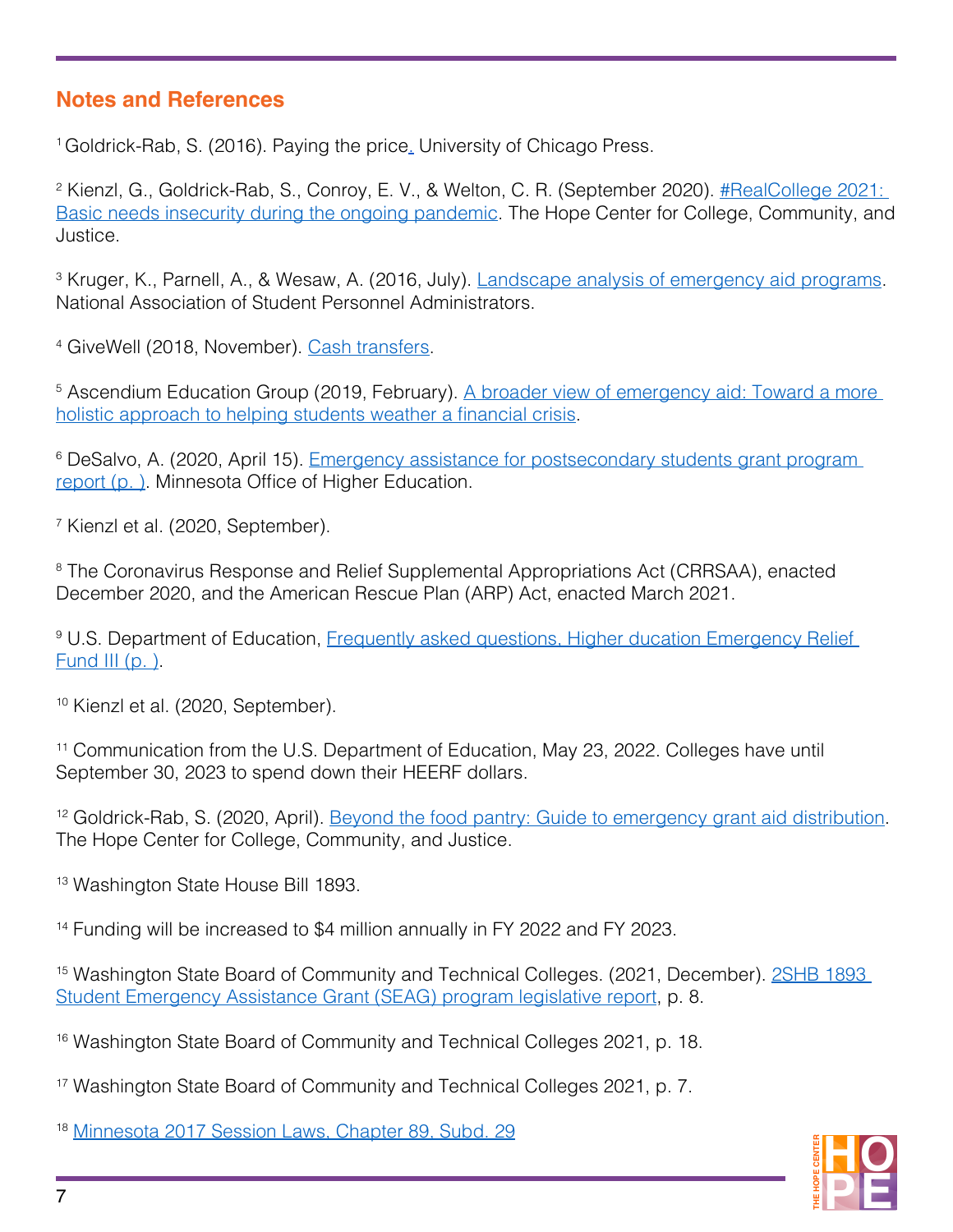<span id="page-7-0"></span><sup>19</sup> DeSalvo, A. (2020, April 15).; In 2020, 14 out of 20 Minnesota colleges and universities were selected for participation, but data on their outcomes is not yet available.

<sup>20</sup> [Wisconsin Act 282](https://docs.legis.wisconsin.gov/2015/related/acts/282)

<sup>21</sup> In 2020-2021, Wisconsin institutions received \$450,000 to provide emergency aid assistance, providing 889 grants to 838 students. Foy, M. K. (2021, June 29). President of the Wisconsin Technical College System, L[etter to Ted Blazel, Chief Clerk of the Wisconsin State Assembly](http://lrbdigital.legis.wisconsin.gov/digital/collection/p16831coll6/id/2445/rec/12). Thompson, T. G. 2021, July 12). President, Board of Regents, University of Wisconsin System, L[etter](http://lrbdigital.legis.wisconsin.gov/digital/collection/p16831coll6/id/2329/rec/13)  [to Ted Blazel, Chief Clerk of the Wisconsin State Assembly](http://lrbdigital.legis.wisconsin.gov/digital/collection/p16831coll6/id/2329/rec/13).

<sup>22</sup> St. Amour, M. (2019, October 7). [New law creates pot of emergency funds in California.](https://www.insidehighered.com/news/2019/10/07/money-student-success-california-can-now-be-used-emergencies) Inside Higher Ed.

<sup>23</sup> North Carolina Office of the Governor (July 12, 2018). Press Release. Governor Cooper announces [finish line grants program to help community college students complete training.](https://governor.nc.gov/news/governor-cooper-announces-finish-line-grants-program-help-community-college-students-complete)

<sup>24</sup> S. 3794, *Emergency Grant Aid for College Students Act*